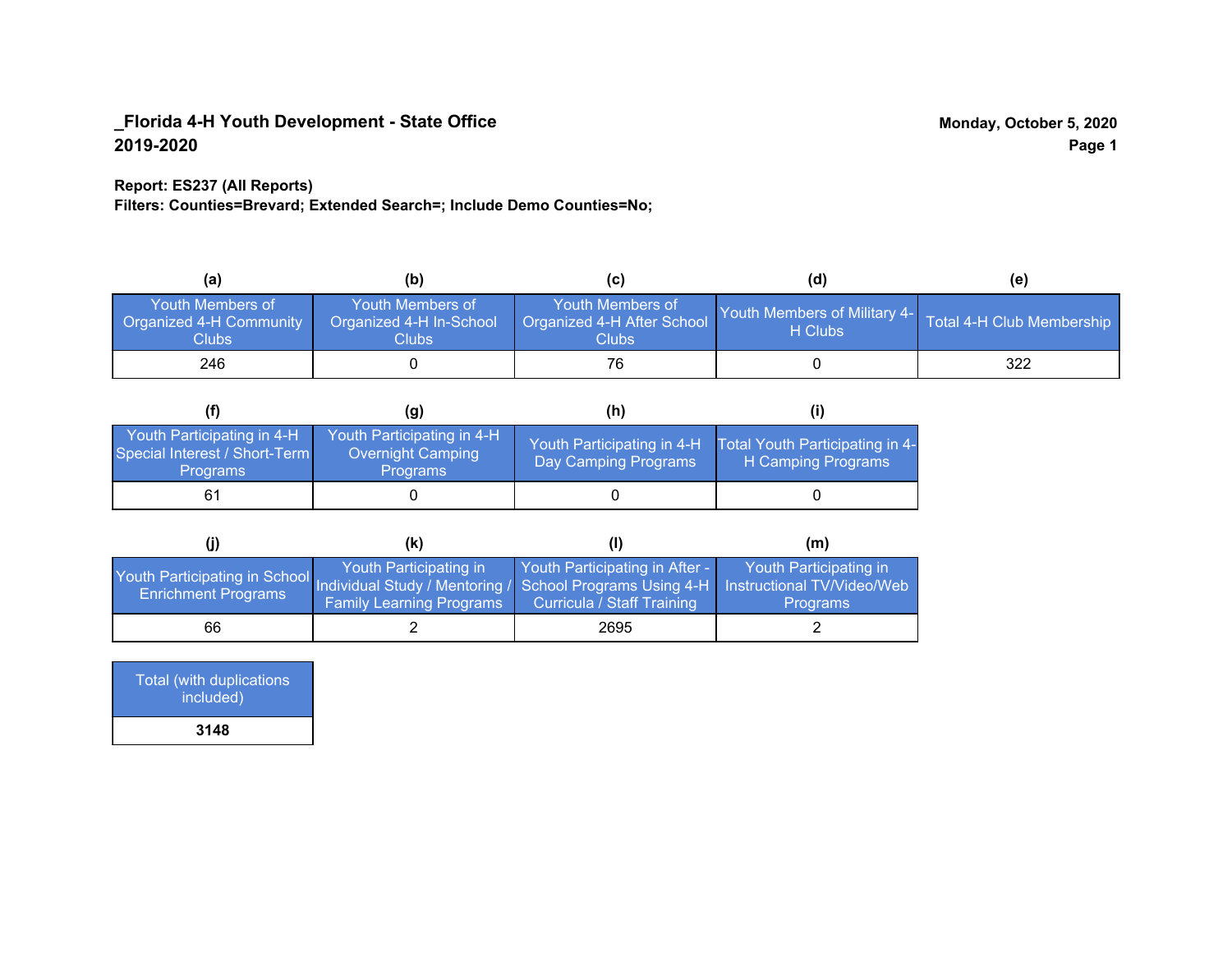**Report: ES237 (All Reports)**

**Filters: Counties=Brevard; Extended Search=; Include Demo Counties=No;**

## **School Grade (duplications eliminated)**

| Kinder | 1st              | 2nd            | Brd | 4th | 5th | 6th | 7th                  | 8th | 9th <sup>1</sup> | 10th | $-11$ th | 12th | Post HS Not in School Special | Total |
|--------|------------------|----------------|-----|-----|-----|-----|----------------------|-----|------------------|------|----------|------|-------------------------------|-------|
|        | ົາ 1<br><u>_</u> | 1 <sub>5</sub> | 24  | 993 | 935 | 924 | $\Omega$<br><u>L</u> |     | 20               |      |          |      |                               | 3005  |

# **Gender of 4-H Youth Participants (duplications eliminated)**

| Male | Female | Total |
|------|--------|-------|
| 1534 | 1471   | 3005  |

# **Place of Residence of 4-H Youth Participants (duplications eliminated)**

| ∣ Farm | Towns of under 10,000 and<br>rural non-farm | Towns and cities (10,000-<br>50,000), and their suburbs | Suburbs of cities of over<br>50,000 | Central cities of over 50,000 | Total |
|--------|---------------------------------------------|---------------------------------------------------------|-------------------------------------|-------------------------------|-------|
|        |                                             | 116.                                                    | 2794                                | 19                            | 3005  |

## **Total 4-H Youth Participants (duplications eliminated)**

**Total** 

**<sup>3005</sup> Note: The four totals on this page should all match.**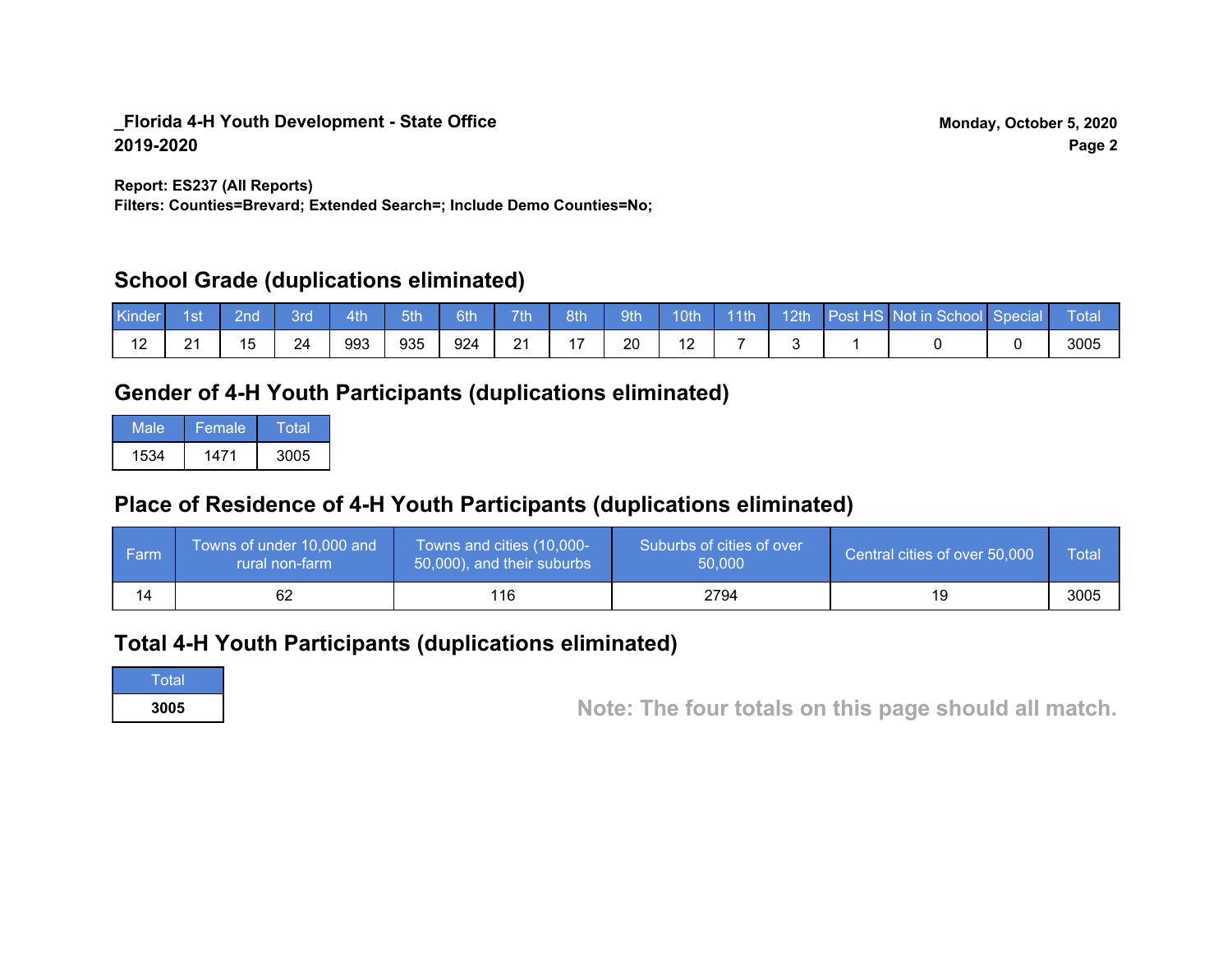**Report: ES237 (All Reports)**

**Filters: Counties=Brevard; Extended Search=; Include Demo Counties=No;**

| <b>ETHNICITY</b>          | <b>TOTAL YOUTH</b> |
|---------------------------|--------------------|
| <b>Hispanic or Latino</b> | 583                |
| Not Hispanic or Latino    | 2422               |

Directions: Type in the appropriate numbers for your project. Ethnicity is separate from race. YOu should indicate an ethnicity category for each participant and all racial categories that apply to each participant (i.e. a participant of more than one race would be recorded in each applicable racial category). Ideally, your total participants should equal the total of numbers in your ethicity section. Totals of racial categories will be equal to or greater than your total participants if they all report racial information.

4-H Youth Participants: Any youth taking part in programs provided as a result of action by extension personnel (professional. Paraprofessional. And volunteer). This includes youth participation in programs conducted through 1862, 1890, and 1994 land-grant universities, EFNEP, urban gardening, and other programs that may not actually use the 4-H name and emblem with participants.

| <b>RACE</b>                               | <b>TOTAL YOUTH</b> |
|-------------------------------------------|--------------------|
| American Indian or Alaskan Native         | 1                  |
| Asian                                     | 17                 |
| <b>Black or African American</b>          | 388                |
| Native Hawaiian or other Pacific Islander | 0                  |
| White                                     | 2450               |
| Youth Indicating More Than One Race       | 136                |
| <b>Undetermined</b>                       | 13                 |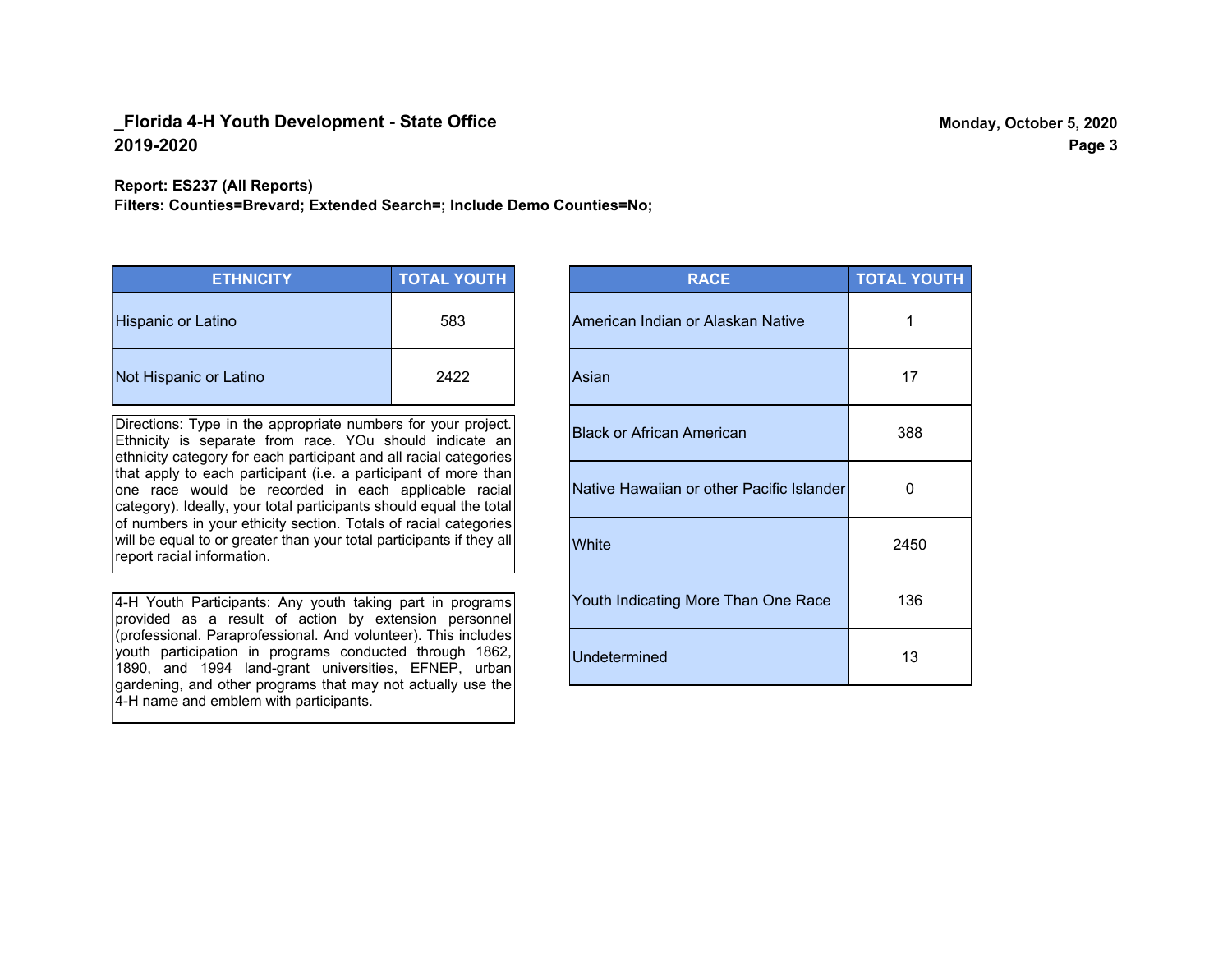**Report: ES237 (All Reports)**

**Filters: Counties=Brevard; Extended Search=; Include Demo Counties=No;**

| Total Number of<br><b>Adult Volunteers</b> | <b>Total Number of</b><br><b>Youth Volunteers</b> | Total |
|--------------------------------------------|---------------------------------------------------|-------|
| 25                                         | 18                                                | 43    |

Adult Volunteer: Unpaid support for the 4-H program by an individual beyond high school age.

Youth Volunteer: Unpaid support for the 4-H program by a person who has not yet graduated from high school.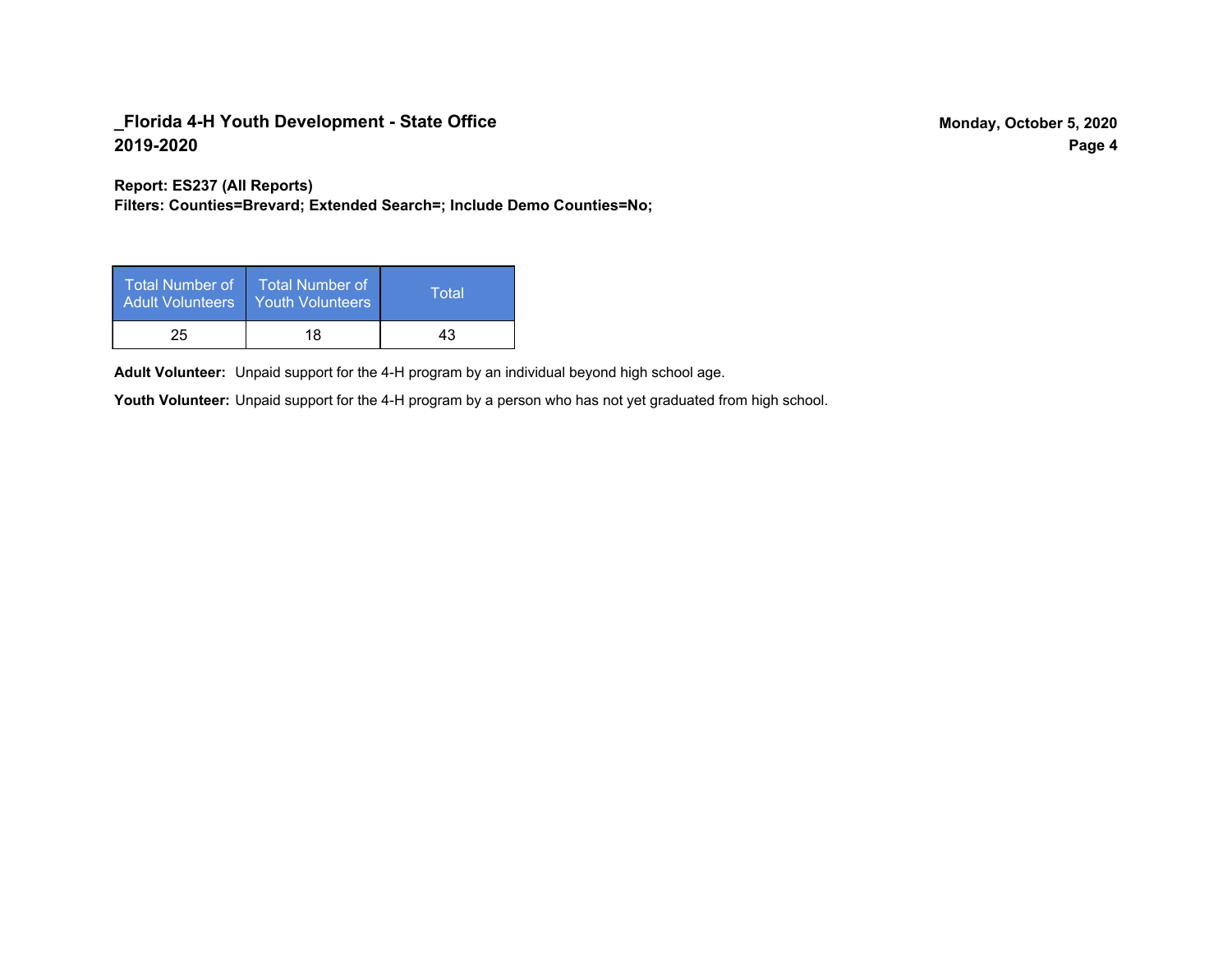### **Filters: Counties=Brevard; Extended Search=; Include Demo Counties=No; Report: ES237 (All Reports)**

# **Ag in the Classroom** : Agriculture Awareness 2 \_School Enrichment - Agriculture Awareness 0 \_School Enrichment - Pizza Garden 0 2 **Animals** (4-H Cloverbuds- ANIMALS & PETS)-retired project 0 (CAGED BIRDS) Retired Project 0 (GOATS) Retired Project 0 (GOATS-Pygmy) Retired Project 0 (HORSE -Advanced Horsemanship) Retired Project 0 (HORSE -Horsemanship Science) Retired Project 0 (LLAMAS AND ALPACAS)-retired project 0 (POCKET PETS) Retired Project 0 ANIMAL SCIENCES **1** BEEF 0 CATS 0 DAIRY CATTLE 2 do de la constitución de la constitución de la constitución de la constitución de la constitución de la constitución de la constitución de la constitución de la constitución de la constitución de la constitución de la cons GOATS (Dairy) 0 GOATS (Meat) 0 HORSE 22 HORSE (Horseless Horse) 5 PETS 0 POULTRY 59 RABBITS 5

SWINE 22 and 22 and 23 and 23 and 23 and 23 and 23 and 23 and 23 and 23 and 24 and 25 and 26 and 26 and 26 and 26 and 26 and 26 and 26 and 26 and 26 and 26 and 26 and 26 and 26 and 26 and 26 and 26 and 26 and 26 and 26 and 110

# **Biological Sciences** (4-H Cloverbuds-SCIENCE & TECHNOLOGY) Retired Project 0 (Marine/Aquatic- AQUARIUMS) Retired Project 0 (Marine/Aquatic- WETLANDS) Retired Project 0 (Sciences- WINGS) Retired Project 0 (Wildlife - Bats) Retired Project 0 (Wildlife - Butterflies- WINGS) Retired Project 0

sheep to the control of the control of the control of the control of the control of the control of the control of the control of the control of the control of the control of the control of the control of the control of the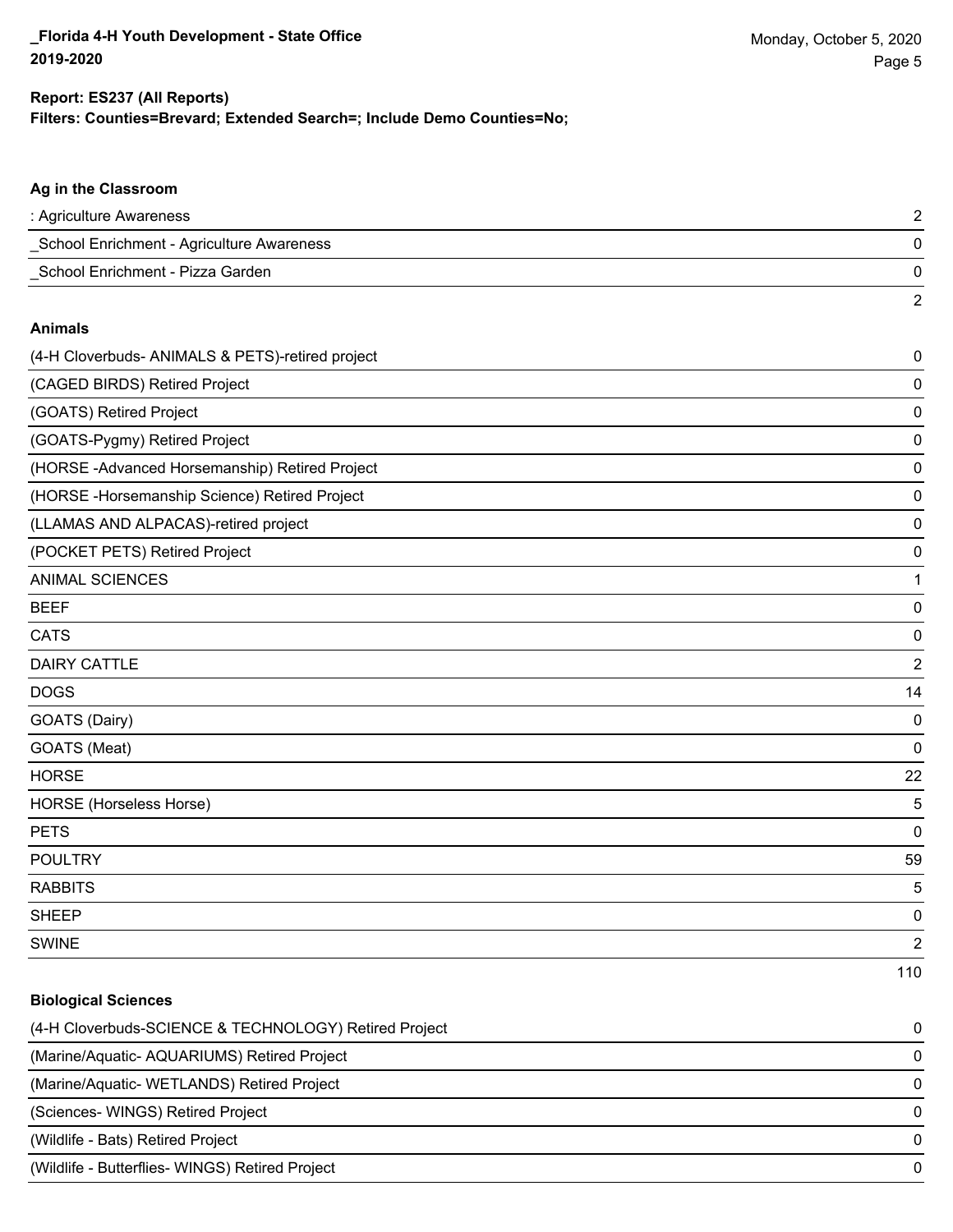### **Report: ES237 (All Reports)**

**Filters: Counties=Brevard; Extended Search=; Include Demo Counties=No;**

| (Wildlife- BLUEBIRDS) Retired Project                     | $\pmb{0}$               |
|-----------------------------------------------------------|-------------------------|
| : ABCs of ENTOMOLOGY                                      | $\mathbf 0$             |
| : Entomology-Apiary/Beekeeping                            | $\mathbf 0$             |
| : Meat Sciences                                           | $\mathbf 0$             |
| : Natural Sciences                                        | $\pmb{0}$               |
| School Enrichment - Embryology                            | 0                       |
| School Enrichment- Natural Sciences                       | $\pmb{0}$               |
| INSECTS (ENTOMOLOGY)                                      | $\overline{2}$          |
| MARINE SCIENCE AND AQUATIC SCIENCES                       | $\overline{2}$          |
| <b>SCIENCE DISCOVERY</b>                                  | 76                      |
| <b>VETERINARY SCIENCE</b>                                 | 3                       |
|                                                           | 83                      |
| <b>Civic Engagement</b>                                   |                         |
| (4-H Cloverbuds- CITIZENSHIP)-retired project             | 0                       |
| (Citizenship-INTERGENERATIONAL) Retired Project           | 0                       |
| <b>CITIZENSHIP</b>                                        | 0                       |
| CITIZENSHIP-COMMUNITY SERVICE                             | 5                       |
| CULTURAL AND GLOBAL EDUCATION                             | 1                       |
|                                                           | 6                       |
| <b>Communications and Expressive Arts</b>                 |                         |
| (4-H Cloverbuds- COMMUNICATIONS) Retired Project          | 0                       |
| (4-H Cloverbuds- VISUAL-LEISURE ARTS) Retired Project     | 0                       |
| (FILMMAKING) Retired Project                              | $\mathbf 0$             |
| (LEISURE ARTS- Arts & Crafts) Retired Project             | 0                       |
| (Leisure Arts- COLLECTIBLES) Retired Project              | 0                       |
| (PHOTOGRAPHY) Retired Project                             | 0                       |
| (PUBLIC SPEAKING) Retired Project                         | 0                       |
| (VISUAL ARTS) Retired Project                             | 0                       |
| School Enrichment - 4-H Tropicana Public Speaking Program | $\mathbf 0$             |
| COMMUNICATIONS AND PUBLIC SPEAKING                        | 1                       |
| <b>EXPRESSIVE ARTS</b>                                    | $\overline{\mathbf{4}}$ |
| <b>VISUAL ARTS</b>                                        | $\overline{2}$          |
| <b>Community / Volunteer Service</b>                      | $\overline{7}$          |

(Citizenship-PUBLIC ADVENTURES) Retired Project 0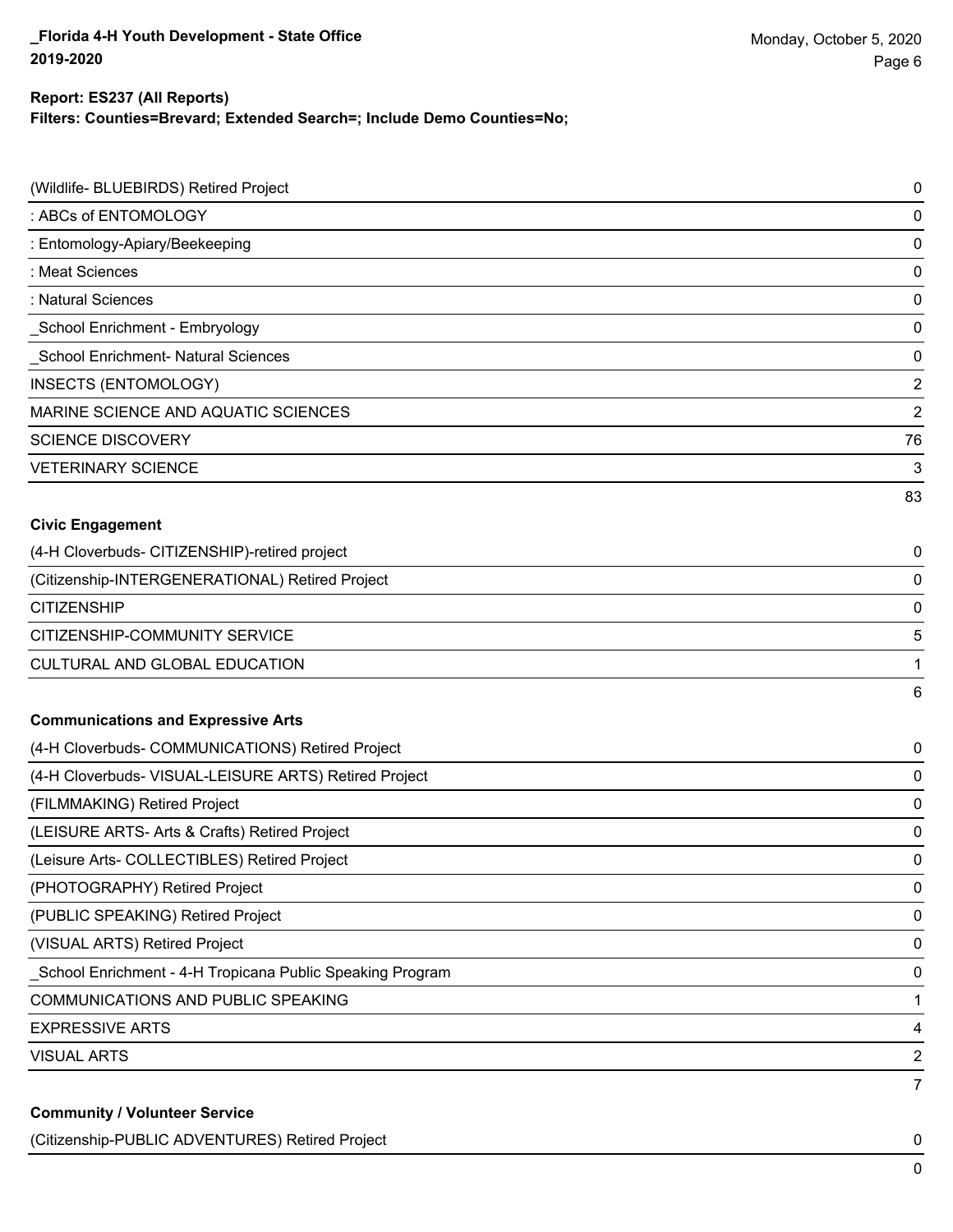**Consumer and Family Science**

### **Filters: Counties=Brevard; Extended Search=; Include Demo Counties=No; Report: ES237 (All Reports)**

| (4-H Cloverbuds- CLOTHING) Retired project                   | 0  |
|--------------------------------------------------------------|----|
| (CHILD DEVELOPMENT Babysitting) Retired Project              | 0  |
| (Clothing - SELECTION) Retired Project                       | 0  |
| (Clothing - SEWING) Retired Project                          | 1  |
| (Clothing-Sewing- QUILTING) Retired Project                  | 0  |
| (CONSUMER EDUCATION AND SHOPPING) Retired Project            | 0  |
| (Human Development - Talking with TJ) Retired Project        | 0  |
| (HUMAN DEVELOPMENT) Retired Project                          | 0  |
| (Human Development-CHOICES) Retired Project                  | 0  |
| (Money Management - FINANCIAL CHAMPIONS) Retired Project     | 0  |
| : Consumer Choices Event                                     | 0  |
| 4-H CLOVERBUDS                                               | 61 |
| Animal Science- ALL ABOUT ANIMALS                            | 0  |
| Animal Sciences- LIVESTOCK JUDGING                           | 0  |
| Animals-PETS/SMALL ANIMALS                                   | 0  |
| CHILD DEVELOPMENT & CHILD CARE                               | 0  |
| Citizenship-SERVICE LEARNING                                 | 0  |
| <b>CLOTHING &amp; SEWING</b>                                 | 0  |
| <b>Exploring Farm Animals</b>                                | 0  |
| Hog-n-Ham Project                                            | 0  |
| Marine Science                                               | 0  |
| <b>MONEY MANAGEMENT</b>                                      | 1  |
| Performing Arts-DANCE/MOVEMENT                               | 0  |
| Pet Pals                                                     | 0  |
| Plant Pals, K-3 (5-8 yrs)                                    | 0  |
| test                                                         | 0  |
| Wildlife - Birds                                             | 0  |
|                                                              | 63 |
| <b>Environmental Education / Earth Sciences</b>              |    |
| (4-H Cloverbuds- ENVIRONMENT-Earth Sciences) Retired Project | 0  |
| : Recycling                                                  | 0  |
| : Water Education                                            | 0  |
| School Enrichment - Project Learning Tree                    | 0  |
| School Enrichment- Environmental Sciences                    | 0  |
| <b>EARTH SCIENCES</b>                                        | 2  |
|                                                              |    |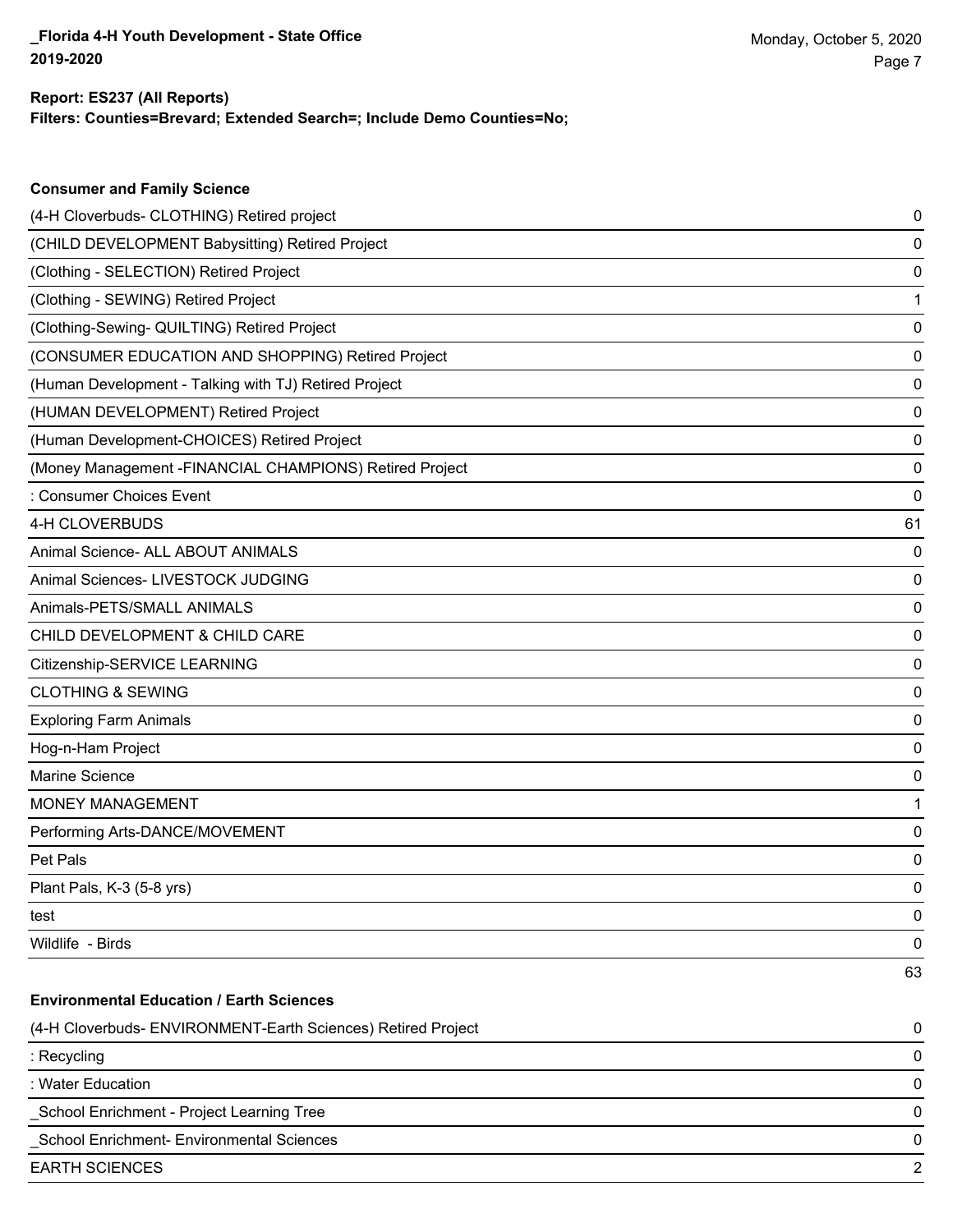**Filters: Counties=Brevard; Extended Search=; Include Demo Counties=No;**

| <b>ENERGY</b>                  | $\pmb{0}$   |
|--------------------------------|-------------|
| <b>ENVIRONMENTAL SCIENCES</b>  | 1           |
| <b>FORESTRY</b>                | $\mathbf 0$ |
| <b>OUTDOOR EDUCATION</b>       | 16          |
| SOIL AND WATER SCIENCES        | 0           |
| <b>SPORTFISHING</b>            | $\mathbf 0$ |
| SS - SHOOTING SPORTS           | 20          |
| <b>SS-ARCHERY</b>              | 35          |
| SS-HUNTING 10y/o               | 9           |
| SS-MUZZLELOADING 12y/o         | 7           |
| SS-RIFLE, AIR                  | 9           |
| SS- RIFLE, SMALL BORE          | 9           |
| SS-SHOTGUN 10y/o               | 3           |
| <b>WILDLIFE &amp; HABITATS</b> | 1313        |
|                                | 1424        |

## **Foods and Nutrition**

| (4-H Cloverbuds- FOODS & NUTRITION) Retired Project   | 0  |
|-------------------------------------------------------|----|
| (Food - SPORTS NUTRITION) Retired Project             | 0  |
| (FOOD AND FOOD PRESERVATION SCIENCES) Retired Project | 0  |
| (FOOD PREP AND COOKING) Retired Project               | 0  |
| (Food Prep- BREADS & BREADMAKING) Retired Project     | 0  |
| (Food Prep- DAIRY FOODS) Retired Project              | 0  |
| (Food Prep- MICROWAVE MAGIC) Retired Project          | 0  |
| (Food Science- FOOD PRESERVATION) Retired Project     | 0  |
| _School Enrichment - Up for the Challenge             | 0  |
| School Enrichment - YUM                               | 0  |
| <b>School Enrichment - YUMMEE</b>                     | 0  |
| <b>School Enrichment- Nutrition</b>                   | 0  |
| <b>FOOD &amp; NUTRITION</b>                           | 15 |
|                                                       | 15 |

### **Health**

| (Health- HEALTH ROCKS) Retired Project      | 0 |
|---------------------------------------------|---|
| (HEALTH: PHYSICAL ACTIVITY) Retired Project | 0 |
| : Healthy Living                            | 0 |
| PERSONAL WELL BEING                         |   |
|                                             | ົ |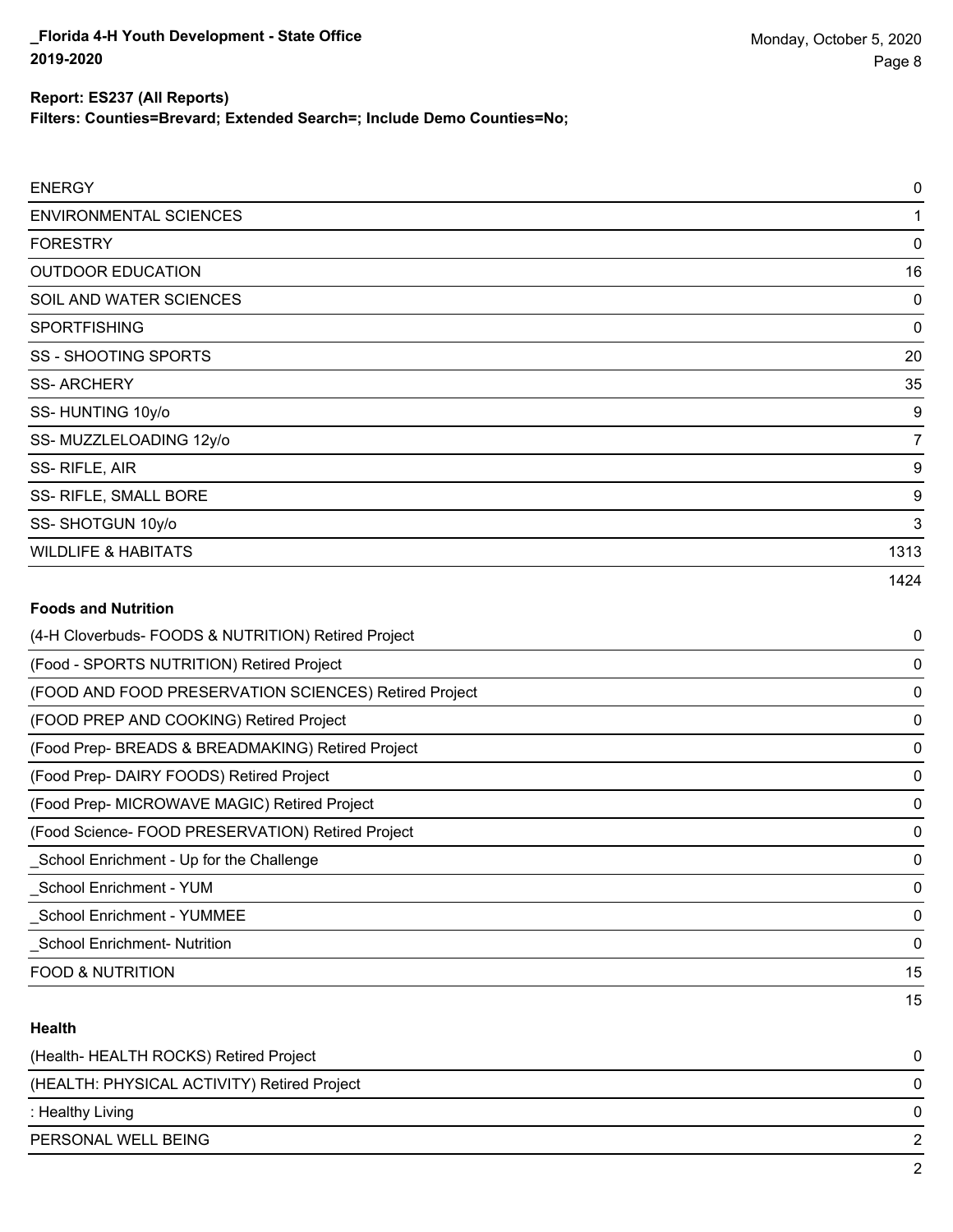#### **Report: ES237 (All Reports)**

**Filters: Counties=Brevard; Extended Search=; Include Demo Counties=No;**

| <b>Leadership and Personal Development</b>                 |                |
|------------------------------------------------------------|----------------|
| (4-H Cloverbuds- LEADERSHIP) Retired Project               | 0              |
| (4-H Cloverbuds_DISCOVERY Projects) Retired Project        | 0              |
| (Home Environment- CHANGING SPACES) Retired Project        | 0              |
| (Plant Sciences - Mowing for Money) Retired Project        | 0              |
| (Workforce Prep- CAREER DEVELOPMENT) Retired Project       | 0              |
| (Workforce Prep- ENTREPRENEURSHIP) Retired Project         | 0              |
| : Character Education                                      | 0              |
| : Personal Development                                     | 0              |
| <b>EXPLORING 4-H</b>                                       | 9              |
| LEADERSHIP DEVELOPMENT                                     | $\overline{2}$ |
| <b>WORKPLACE PREPARATION</b>                               | 0              |
|                                                            | 11             |
| <b>Personal Safety</b>                                     |                |
| (Health and Safety- ATV SAFETY) Retired Project            | 0              |
| (Health- EMERGENCY PREPARDNESS) Retired Project            | 0              |
| <b>ATV SAFETY</b>                                          | 0              |
| <b>SAFETY</b>                                              | 0              |
|                                                            | 0              |
| <b>Physical Sciences</b>                                   |                |
| (ASTRONOMY) Retired Project                                | 0              |
| : Weather and Climate                                      | 0              |
| <b>AEROSPACE</b>                                           | 1              |
|                                                            | 1              |
| <b>Plant Science</b>                                       |                |
| (4-H Cloverbuds- PLANT SCIENCES-Gardening) Retired Project | 0              |
| (GROWING CITRUS) Retired Project                           | 0              |
| (Plant Sciences-GARDENING) Retired Project                 | 0              |
| (Plants - Gardening - FLOWERS) Retired Project             | 0              |
| (Plants - Gardening - VEGETABLES) Retired Project          | 0              |

(Plants -Gardening-CONTAINER GARDENING) Retired Project 0

\_School Enrichment- Gardening and Plants 1384

GARDENING AND PLANTS 18

GARDENING AND PLANTS: JR MASTER GARDENER 0